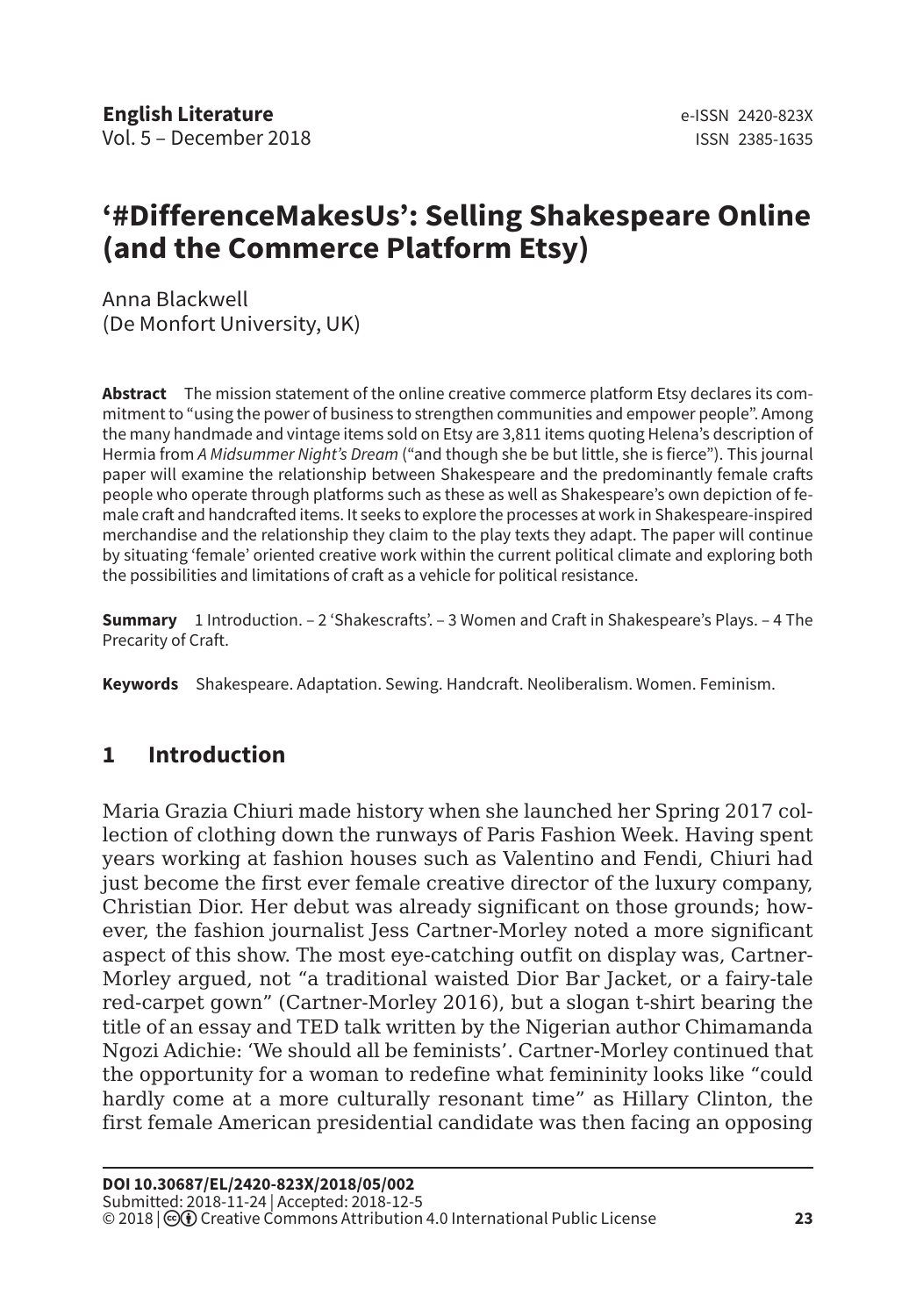campaign from later President Donald Trump "mired in accusations of misogyny" (Cartner-Morley 2016). Indeed, although perhaps ahead of the curve, Dior was not alone in producing politically-inflected and specifically feminist fashion that year. A season later, the clothes on display at New York Fashion Week bought similarly into an aesthetic of protest. Notable graphic prints included Christian Siriano's 'People are People', Creatures of Comfort's 'We Are All Human Beings' and Jonathan Simkhai's 'Feminist AF [as fuck]'. Keen to monopolise their earlier success, meanwhile, Dior produced a striped t-shirt bearing the question 'Why have there been no great women artists' from Linda Nochlin's 1971 art history essay of the same name.

The connection between fashion and politics further intensified. Nepalese-American designer Prabal Gurung's show at the same fashion week concluded with slogans including 'Revolution Has No Borders', 'I Am An Immigrant' and 'The Future is Female'. The sentiment of the latter statement, though chiefly optimistic, was bittersweet: only six days prior to Gurung's show, it had been uttered by Hillary Clinton in her first public statement since the inauguration of Trump to office as President. This phenomenon also has historical precedence, of course. There is a long and well-documented connection between textiles and feminist political activism. Victoria Mitchell writes, for instance, of the women who opposed nuclear war at Greenham Common and with their textiles, banners and hand-knit shelters "literally wove themselves into the site of their protest" (Mitchell 2000, 39). It should be noted, meanwhile, that the 'The Future is Female' slogan can be traced back to a t-shirt design made for Labyris Books, the first women's bookshop in New York, in the mid-seventies. The statement's ancestry and its connections to a radical feminism has not been explicitly recognised by Gurung who nevertheless claims influence from "what Gloria Steinam was doing in the 70s" (Reed, Moore 2017) but it is acknowledged by the independent retailer Otherwild who sell a version of the same t-shirt with 25% of proceeds donated to the American reproductive health care charity, Planned Parenthood.

The same potential for textiles to articulate resistance (in this case opposition to the Trump administration in America) was articulated outside of high fashion during that same period. Although the 2017 International Women's March took place officially to protest for women's rights in a general sense, a large number of protesters attended the day wearing bright pink 'pussyhats'. The garment was the brainchild of design architect Jayne Zweiman and screenwriter Krista Suh and the designer of the original pattern, Kay Coyle. Zweiman and Suh wanted to craft an object that would show feminist solidarity – not only to the protesters on the day but to others, like Zweiman, who were not able to attend in person. They came up with the 'pussyhat' concept, chosen "in part", they share, "as a protest against vulgar comments Donald Trump made about the freedom he felt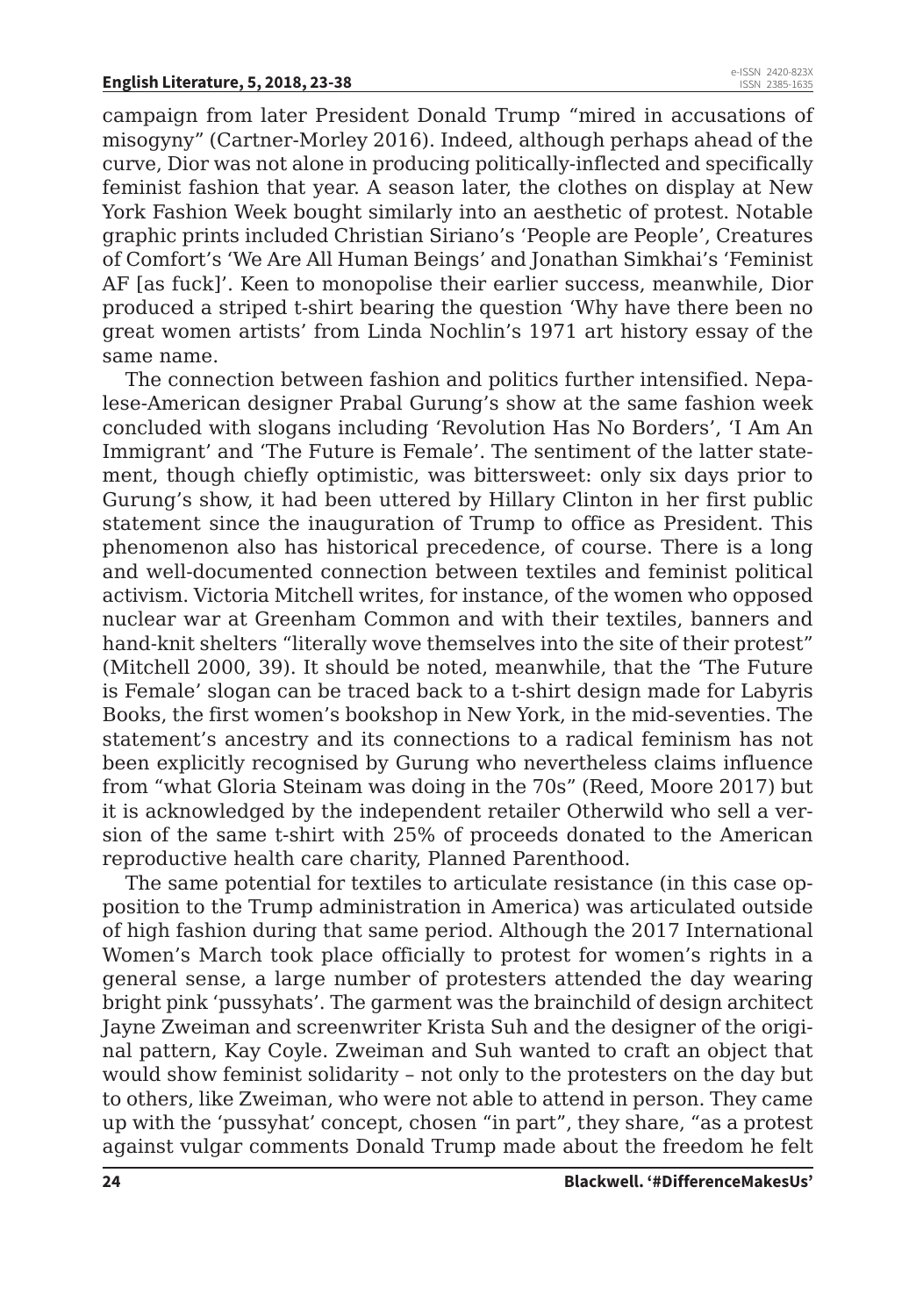to grab women's genitals" but also to "de-stigmatize the word 'pussy' and transform it into one of empowerment" ("Our Story" s.d.). The same strategy of responding creatively and critically to Trump's misogyny was evident in the popularity of placards (but, later, of memorabilia and clothing) referencing and parodying Trump's description of Clinton as 'such a nasty woman'. As Gabrielle Moss wrote, with each new misogynistic gaffe by Trump, women's rights protesters found new ways to "show not just your hatred of Trump and his policies, but also the joy you took in being the kind of woman he would loath" (Moss 2017).

### *2 '***Shakescrafts'**

But where does Shakespeare fit into all of this? The answer is that he is not exempt from the same marketisation of feminism that has seen both a top-down commodification of politics by fashion and lifestyle brands and a bottom-up movement capitalising on the current popularity of handcrafted, non-profit or small business version of feminist statements. In fact, Sujatar Iyengar argues that "'Shakespeare' offers a liminal, intermedial space between branded, profit-generating, mass-market industry and independent, financially threatened, idiosyncratic cultural production" (Iyengar 2014, 347). Nowhere is Shakespeare's ability to traverse and occupy the space between both modes more apparent than on e-commerce websites like Etsy. A self-described "global marketplace for unique and creative good" ("About Etsy" n.d.), Etsy helps independent sellers to advertise their wares to a much larger audience and in a more sophisticated way than might otherwise be possible. In return, of course, for a cut of the sellers' profits. At the time of writing, the search term 'Shakespeare' brings up 10,853 results from the retailers who use Etsy's online store fronts to sell the kind of upcycled, handmade, crafted, vintage or vintage-inspired goods with which the website's name is now (often parodically) synonymous.<sup>1</sup> As a point of comparison, a search for the highly popular television series *Game of Thrones* (a shorthand also for the 'A Song Of Ice and Fire' series of fantasy novels by George R.R. Martin which the series is adapted from) brings up 50,000 results on Etsy. *Game of Thrones* is by any standards a significant part of contemporary popular culture and its quasi-medieval setting and fantasy genre supply quite readily the type of audience mem-

**<sup>1</sup>** The satirical record of popular vernacular, *Urban Dictionary*, defines goods from Etsy as "overpriced junk and cheap, trashy, idiotic or otherwise useless items". The website's entry assesses Etsy cynically, noting (perhaps accurately) that few items are "actually handmade" but are rather inexpensively and inexpertly thrown together and "resold to suckers […] for a 2700% markup". Vintage items are simply "weathered, rusted, [or] stained with dog or cat urine" (Muscoffo 2015), and Etsy retailers delusional egotists.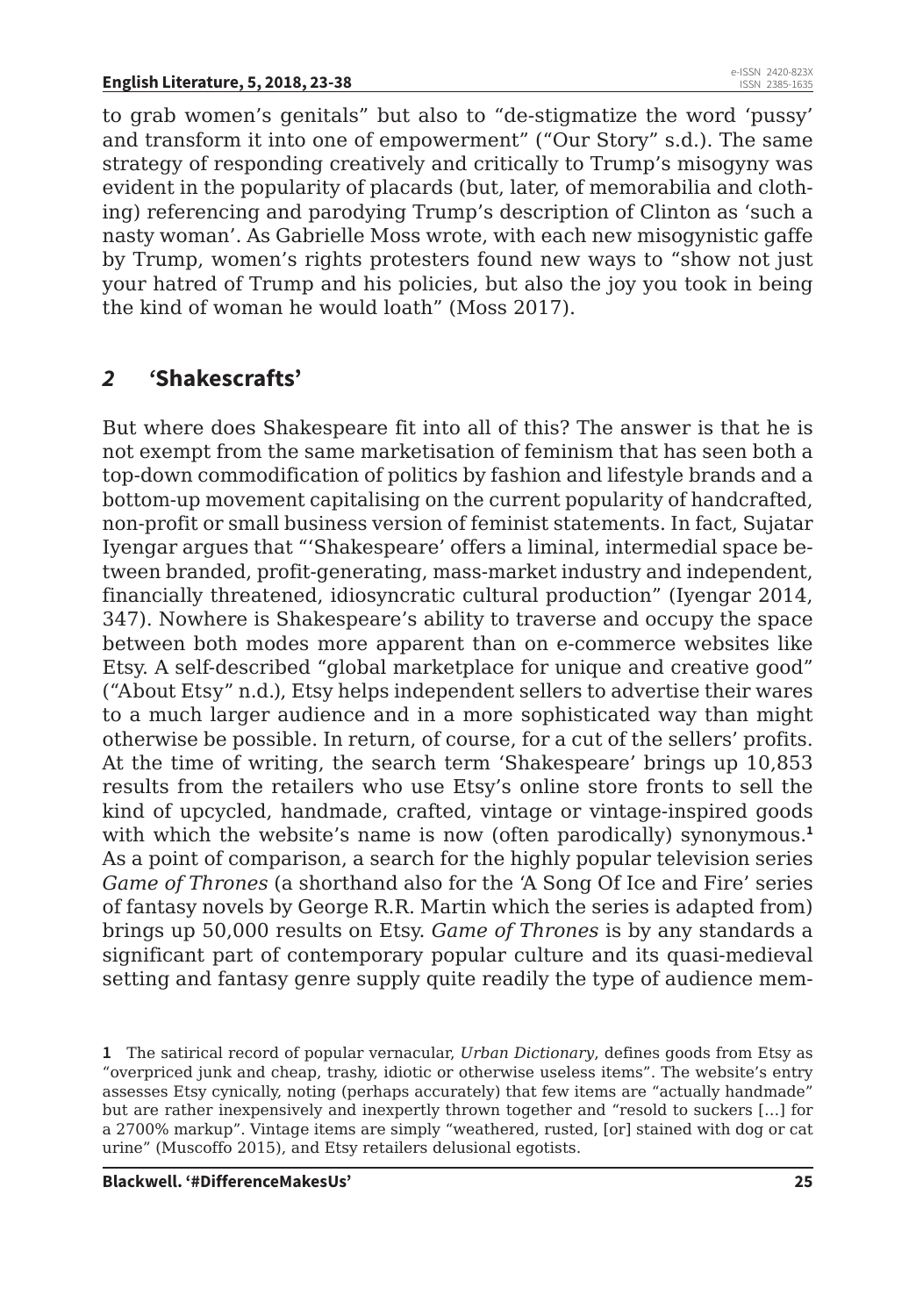ber interested in purchasing a personalised house sigil or a replica weapon. Other transmedia juggernauts like *Harry Potter* offer a not dissimilar amount of results (77,605) that speak to a continued appetite among fans for affiliation through merchandise. Shakespeare's place in all of this and seeming popularity on Etsy (or at the very least the expectation thereof; we cannot be sure how many of these items are ever sold) thus speaks to his ability to be at once a reliable source of income, a recognisable brand and a mass-commodified item and the occasion for individual, handmade, small-scale specialist production in accordance with the website's purpose. This is perhaps all the more remarkable because, unlike the makers of *Game of Thrones* or *Harry Potter*-inspired goods, online Shakespearean sellers do not rely upon a singular or stable intellectual property. Shakespeare's popularity may see peaks and troughs that correspond roughly to high-profile adaptations or performances but, for the most part, interest in the playwright seemingly sustains itself.

The offerings themselves, meanwhile, are a varied mixture of items that quote from Shakespeare's plays, reference his characters or trade on his name and semblance. They do all of this to a greater or lesser extent, inviting differing levels of participation in Shakespeare-enjoyment for their consumers. One can compare, for instance, a vintage-style pendant with the rather oblique statement, "Shakespeare is sexy",**<sup>2</sup>** with an embroidery pattern for a sampler with Benedict's call to Beatrice, "Lady Disdain".**<sup>3</sup>** Clearly both objects appeal to the same Shakespeare fan base, but they invite consumers to mobilise their interest in different ways; the former by wearing the item and the latter through a more time-intensive task of sewing the pattern. In other cases, the reification of one's Shakespearean fandom might come at the point of purchase itself. BardBombsApothecary sells a wide range of bath bombs, each of which is named after either a play or a character within a Shakespeare play. Both the physical design of the bomb (its colour and texture) and its constituent ingredients are intended to match up to the chosen Shakespearean influence, and these intentions are explained by the maker in the copy used to sell the item. The *Richard II* bath bomb, for instance, is based on the "ill fated Richard II": "a beautiful cautionary tale, which eventually sets the groundwork for the War of the Roses".**<sup>4</sup>** The bomb is thus a pale white colour with rose coloured flecks and a with a small rose at its centre. It is made from rose fragrant oil, dried roses, powdered milk and kokum butter "so [that] you feel like royalty". Details such as these speak to the perceived personal

**4** See "The Richard II". URL https://etsy.me/2S0qHnd (2019-02-14).

**<sup>2</sup>** See BookishGirl. "Shakespeare is Sexy Nacklace". URL https://etsy.me/2DFlgFe (2019- 02-14).

**<sup>3</sup>** See Plasticlittlecovers. "Lady Disdain". URL https://etsy.me/2Sx4eU4 (2018-11-23).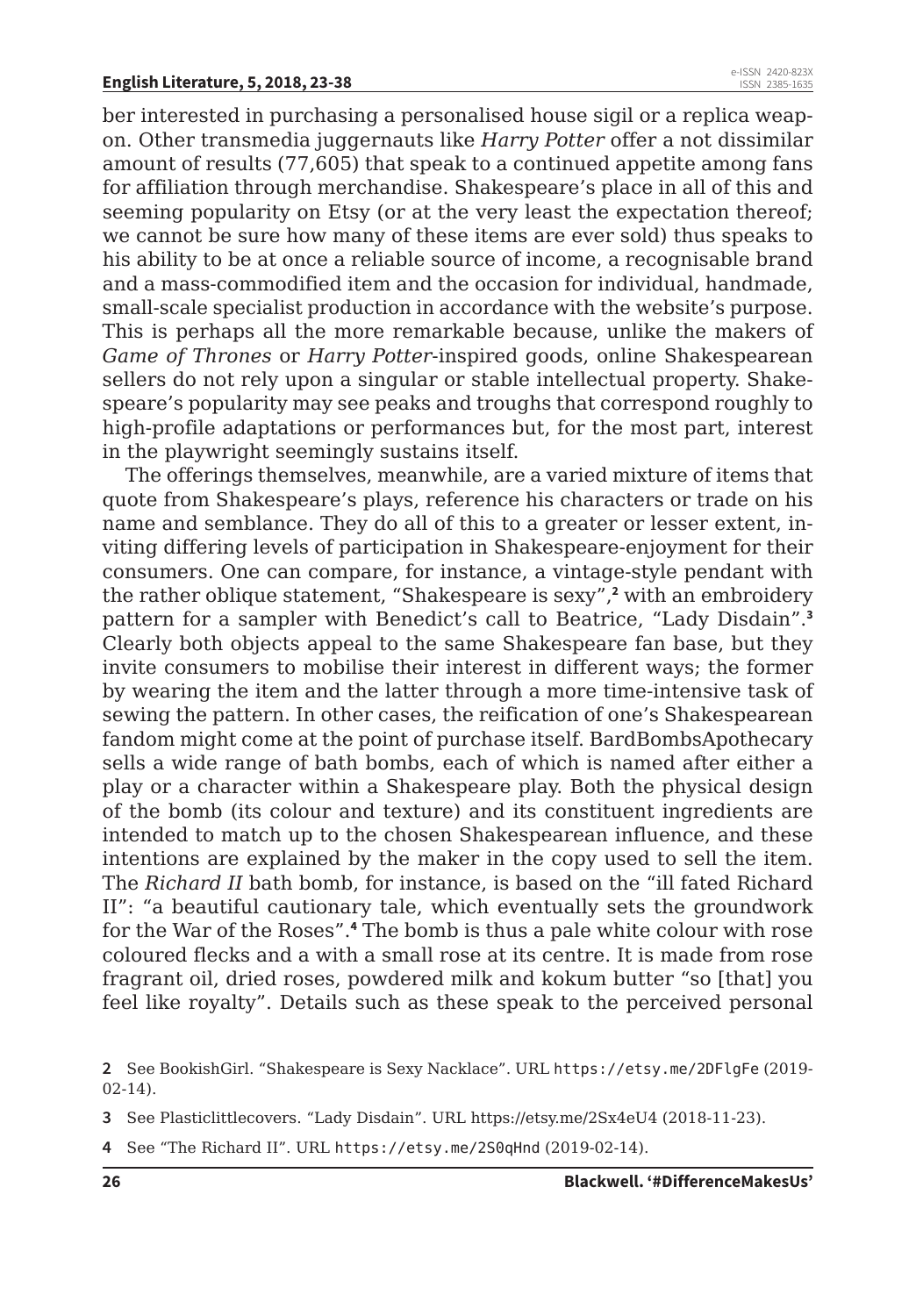touch of independent sellers and yet, like the bath bomb itself, they invite an ephemeral form of fan engagement that must exist more at the moment of purchase (the pleasure of selecting your chosen bomb) than of use. Unless, that is, one muses on Richard in the bath.

Regardless of their duration, the result can be Shakespeare-inspired goods that are aesthetically pleasing and playfully and knowingly presented. The Shakespeare aficionados are entertained both by the act of purchasing, and in their subsequent ownership of an item which reifies their fan identification. As Graham Holderness and Brian Loughrey note in their work on 'Shakesbeers', "Capitalism can now produce Shakespearean materials that display a textual richness and diversity that do justice to the dramatic works from which the material originally derives" (2016, 120). The examples, which inspired this paper, are not Holderness and Loughrey's textually rich objects, however. Rather, they represent the broad malleability and adaptability of Shakespeare and allow me to reconnect the opening work of this article on feminist fashion with what Iyengar terms "Shakescrafts" (2014, 348). While searching for representative examples of Shakescrafts on Etsy, one thing came up more than any other: items that bear Helena's description of her friend, Hermia, from *A Midsummer Night's Dream*, "though she but little, she is fierce" (Shakespeare 1988, III, 2, 335-6). Although it is impossible to ascertain that Etsy's search function only returns unique results, it is still remarkable that searching for this quotation alone produced 2,950 results. This is all the more significant because, unlike many of the other quotations that have made their way onto merchandise, "though she but little" has a largely derogatory tone. It is not superficially romantic ("I would not wish any companion in the world but you", *The Tempest* III, 1, 54-5); inspirational ("it is not in the stars to hold our destiny but in ourselves" (Shakespeare 1998, I, 2, 141-2); a frequently mangled version of "The fault, dear Brutus, is not in our stars" from *Julius Caesar*, III, 1, 57); profound or tragic ("To be or not to be", *Hamlet*) or contemplative ("I like this place. And willingly could waste my time in it", *As You Like It*, 2006, II, 4, 90-1). The line is instead uttered in frustration within the play by Helena about her apparent love rival, Hermia. It is the third reference to Hermia's short stature in the scene and all three references needle Hermia's sensitivity about her height. Hermia attacks her friend first with words, describing the taller Helena as a "painted maypole" (Shakespeare 1988, III, 2, 296) and warning her that she is not so small that she cannot reach Helena's eyes with her nails (III, 2, 298). The scene's comic characterisation of the seemingly tall, confused Helena and the furious, small Hermia then reaches its particularly hurtful conclusion when Lysander dismisses his former lover as a "dwarf" (III, 3, 317).

Yet, the quotation's insulting nature is not explained or advertised when it is incorporated into Shakescrafts. Neither is it part of the roaring trade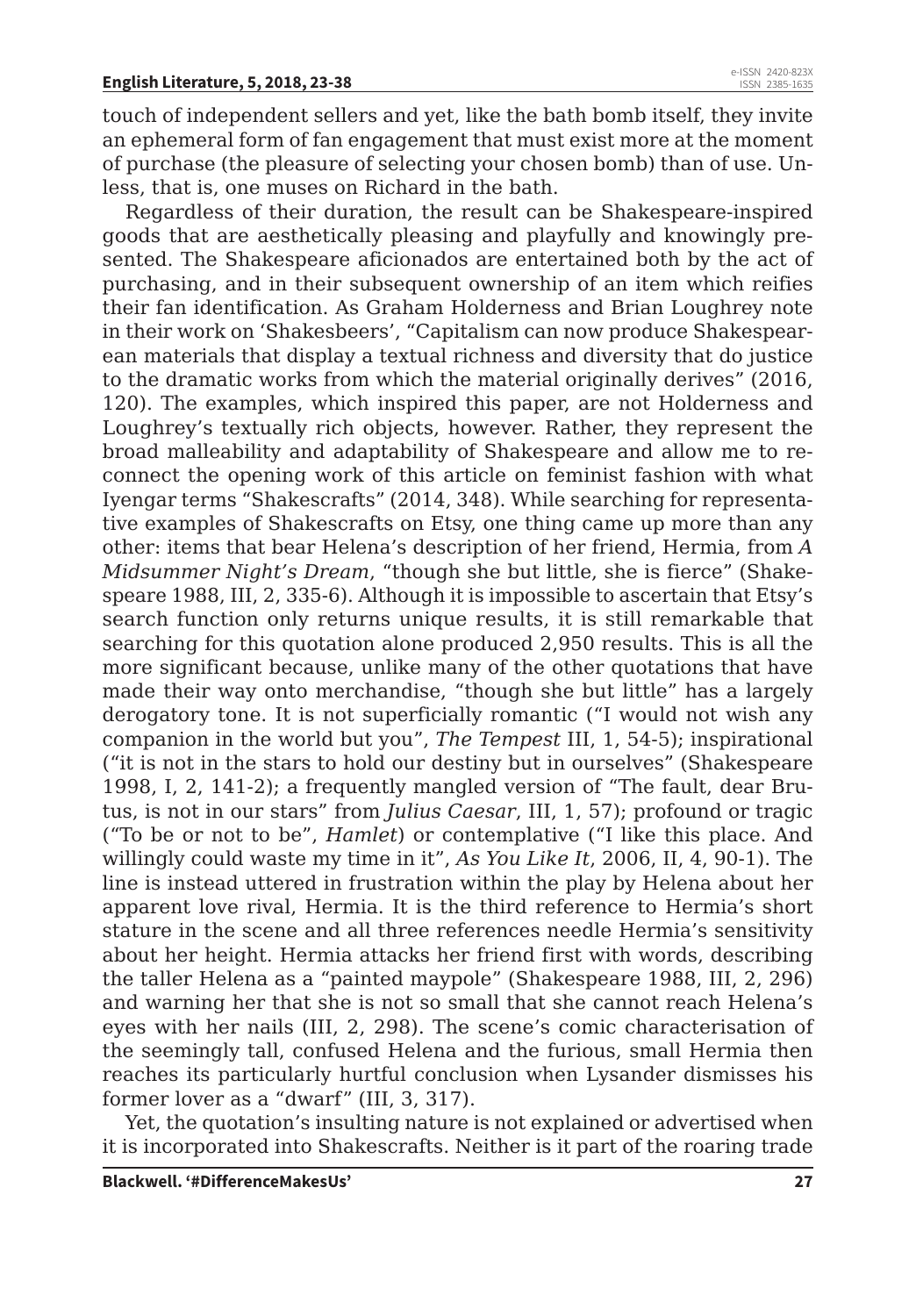in Shakespeare insult-themed goods that sees quotations like Jacques' scathing assessment that the Duke Senior's brain is "as dry as the remainder biscuit after a voyage"**<sup>5</sup>** printed on a glass or "Thine face is not worth sunburning"<sup>6</sup> on a vintage-style locket, a slight misquotation of Henry's wry self-description to Katherine (Shakespeare 1995a, V, 2, 146-8). Here the pleasure seemingly lies in the purchasers' ability to use or wear a scathing insult, and thus incorporate it into their everyday life without the knowledge or awareness of the casual observer. One reviewer of the *As You Like It* glass, for instance, enjoyed using it "real subtle like" while teaching *Macbeth* and "seeing how long it takes for one of the students to notice!" (Etsy Tanya 2018). Instead, 'though she be but little' is put to positive and straight-forward effect on Etsy. It becomes a statement of female power: a reminder that despite sexual dimorphism, women are capable of strength in other ways. In Hermia's, the line reminds us of her 'fierceness'. Testament to this reading and the subsequent reproduction of the line is the overwhelming amount of items bearing it, which are targeted at young girls or which indicate children and/or girls as a potential consumer through their metadata. After all, Helena's efforts to belittle her friend lose some of their sting and become an accurate description when applied to the most mundane conclusion: the smallness of a child.

A similar strategy was indeed used by the Royal Shakespeare Company when they released their own range of merchandise featuring the line, entitled 'Fierce'. In stock for a number of years now, the RSC seem to have just pre-empted the vogue for feminist or female-positive statements on household objects and clothes. The line bears similar hallmarks to later Etsy products, however, with its targeting of female Shakespeare through a consistent bright pink and white colour scheme. And although the relatively inexpensive range includes merchandise suitable for any age (including notebooks, badges and bags), the inclusion of a baby bib and baby grow in the line indicates a similar awareness of the pleasure and humour to be gained from ascribing Hermia's littleness to an infant.

A contributive factor beyond this, which speaks to the line's potential popularity among makers and consumers, is the different inflection that 'fierce' possesses. Fierceness is not only the ability to be physically violent, frightening or powerful. It has acquired through use in gay culture in the late nineties and early noughties a generally positive quality, bestowing upon the described an exceptionality, whether evident through fashion-

**<sup>5</sup>** See RealPeopleGoods. "Shakespearean Insult Shot Glass - Sarcasm Shakespeare Gift - English Teacher Gift - Thespian Present - Remainder Biscuit After a Voyage". URL https:// etsy.me/2S1TgR3 (2018-11-23).

**<sup>6</sup>** BijouxMalou. "Shakespeare Insult Necklace Insult in Style Thine Face is Not Worth Sunburning Shakespeare Quote Henry V Quote". URL https://etsy.me/2DBzVkJ (2018-11-23).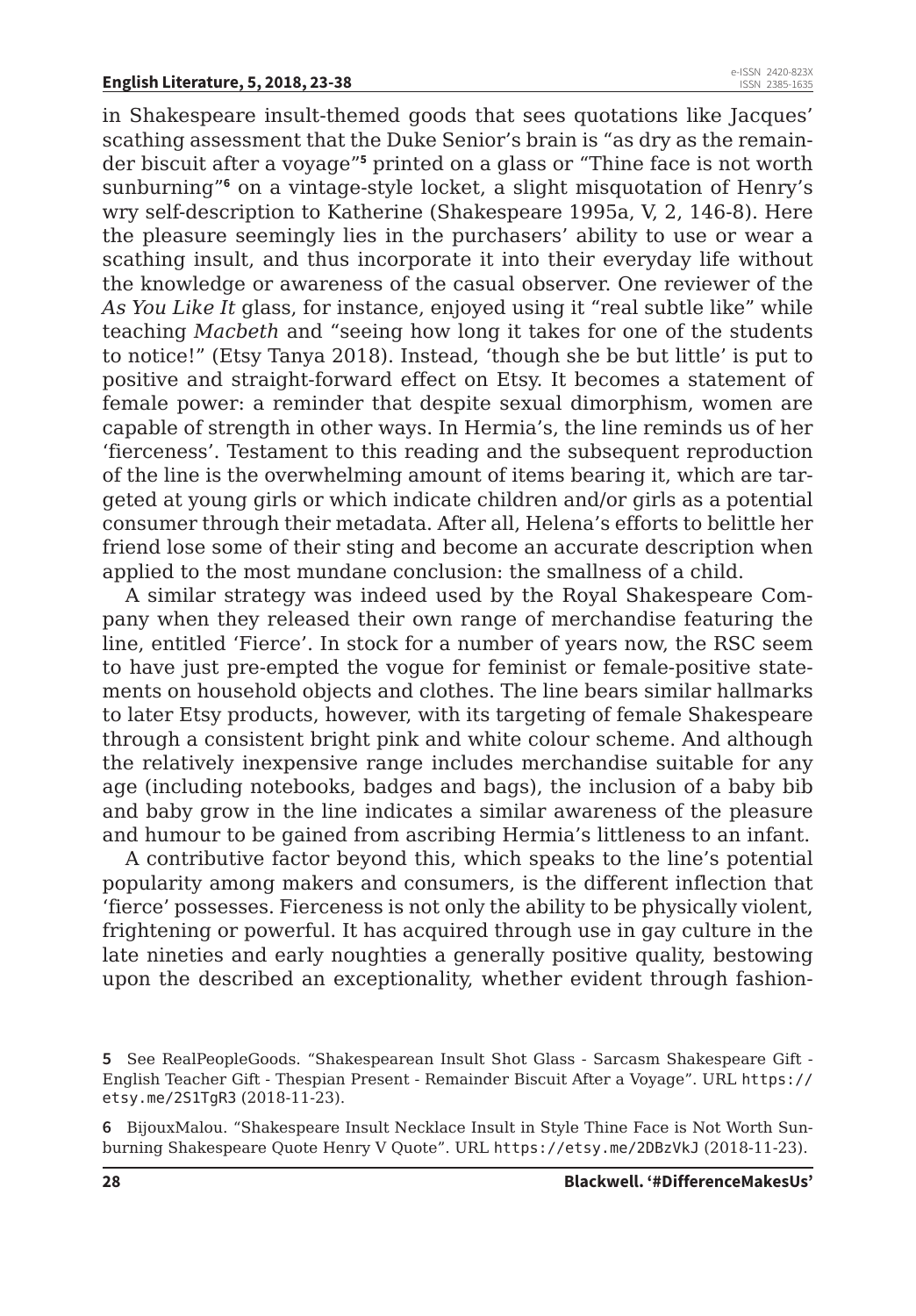able clothing, self-confidence and ability, or an unapologetic boldness. This newer meaning, like the potential attribution of the description to a small child, works to lessen the line's original insulting quality and to reframe it instead as an admiring statement of female power. Of course, a good deal of the items sold on Etsy bearing this quotation serve no particular or explicit political purpose. But a further search on Etsy for the terms 'Shakespeare' and 'feminist' produced 105 results and, of those, 80 featured the same line again or derivative variants thereof, including 'she is fierce' or 'little but fierce'. In the online world of Shakescraft, 'though she but little, she is fierce' is thus a Trumpian soundbite: a phrase that can be repurposed for feminist use. The association of early modern women with obedience and silence can be reimagined through an example of outspokenness against the odds (that Hermia wields power in spite of her size), just as the fearful and misogynistic rhetoric of Trump's speech can be wielded against him in protest. That this is a strategy that makes a virtue of its unlikeliness is evident in the quasi-surprised tone of the copy used to sell the 'though she but little' medal holder display racks: 'Sometimes big things come in small packages!'

#### **3 Women and Craft in Shakespeare's Plays**

It is nonetheless apt that the most popular craft version of Shakespeare on Etsy comes from and relates to the two characters whose previously loving friendship is invoked through a description of embroidery and whose conversation reveals not only the pleasures of craft but the skill of the crafter. Earlier in the same scene (III, 2) where Helena delivers her more famous assessment of Hermia, she laments her friend's apparent betrayal, questioning the loss of their 'sisters' vows' and 'school-days' friendship':

We, Hermia, like two artificial gods, Have with our needles created both one flower, Both on one sampler, sitting on one cushion, Both warbling of one song, both in one key, As if our hands, our sides, voices and minds, Had been incorporate. So we grow together, Like to a double cherry, seeming parted, But yet an union in partition; Two lovely berries moulded on one stem; So, with two seeming bodies, but one heart; Two of the first, like coats in heraldry, Due but to one and crowned with one crest. (Shakespeare 1988, III, 2, 203-14)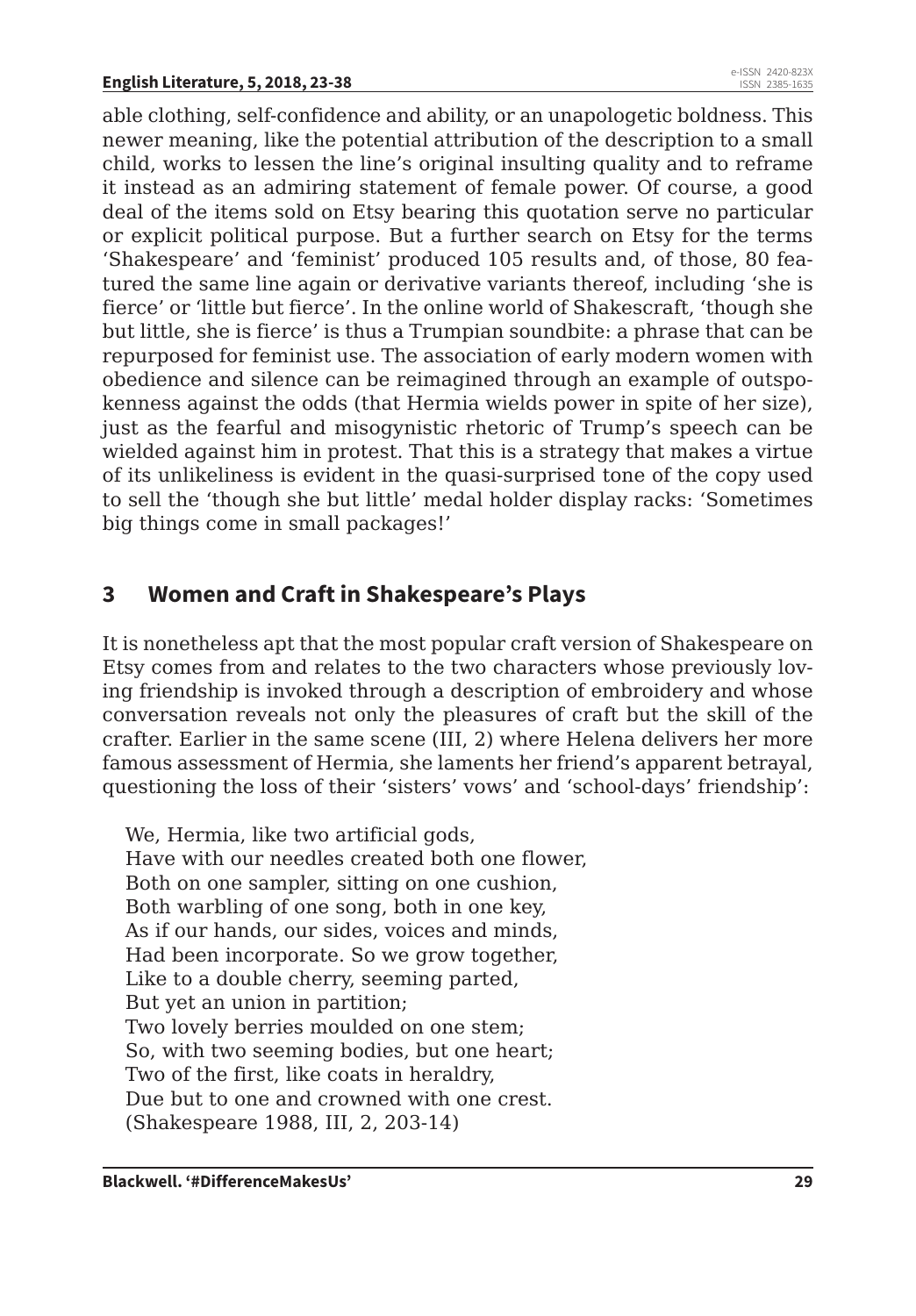Helena beseeches her friend to remember the closeness they once had – the time they spent with their heads bowed over a sampler, stitching together one flower; sat on one cushion; singing one song with two voices in the same key. Her speech is a paean to female friendship as the image of jointlycrafted embroidery gives way to the double cherry, "seeming parted, but yet an union in partition" (Shakespeare 1988, III, 2, 209-10) and to two berries hanging off the same stem. The intimacy between the two young women is mapped onto these lush images as an artificial separation of bodies but a unity of heart (a sentiment that can be mapped pleasingly onto the connections forged in joint political protest).

The ability of craft and embroidery in particular to speak for bonds of female friendship, family and community is apparent elsewhere in Shakespeare's plays. Alison Findlay writes that sewing "showed that woman's industry, identity and place were in the home rather than in the public sphere of male activity". In the case of *Coriolanus*, while Martius "fights abroad, his wife and mother sit down on two low stools to sew and to care for the child Martius" (Findlay 2014). But unlike Helena and Hermia who are connected by their shared labour, the sewing in act one, scene three of the play demonstrates the fraught relationship between mother-in-law and daughter. Volumnia protests against her daughter-in-law's sombre demeanour, sharing blithely her delight at sending Coriolanus off to war even as Virgilia blanches at the mere description of violence. Sewing thus provides the social occasion in which Volumnia can pontificate over her daughter-in-law, but Virgilia sews for a much more desperate reasons. Her refusal to leave the house when invited to by the visiting noblewoman, Valeria, and her frenzied commitment to domestic industry does indeed, as Findlay suggests, emphasise her "wifely modesty" (2014). Yet Valeria's disappointed likening of Virgilia to Penelope is telling. Virgilia's Penelopelike fidelity to Coriolanus, sewing endlessly while awaiting his return, is a tedious display of feminine devotion to both Volumnia and Valeria. The latter scolds her, "Come; I; I would your cambric were sensible as your finger, that you might leave pricking it for pity" (Shakespeare 2011, I, 3, 80).

The two sew in the first place, of course, because it is a virtuous, productive and refined way for a noblewoman to spend her time. It is for this reason that Valeria's invitation for them to put down their needlework is to cast away their initially praised role as "manifest house-keepers" (Shakespeare 2011, I, 3, 48) for one of the "idle huswife" (III, 3, 66). To wit, Bianca is instructed by her father to "ply" (Shakespeare 2010, II, 1, 25) her needle rather than continue to row with her unmannerly sister, in *The Taming of the Shrew*. This association of sewing with a feminine ideal that is restrained and (self)disciplined is echoed in Ophelia's account of being disrupted by Hamlet while she was sewing in her closet. While her embroidery works to fix, to impose order upon a design, Hamlet both literally and symbolically unravels. His unhinged behaviour and cryptic,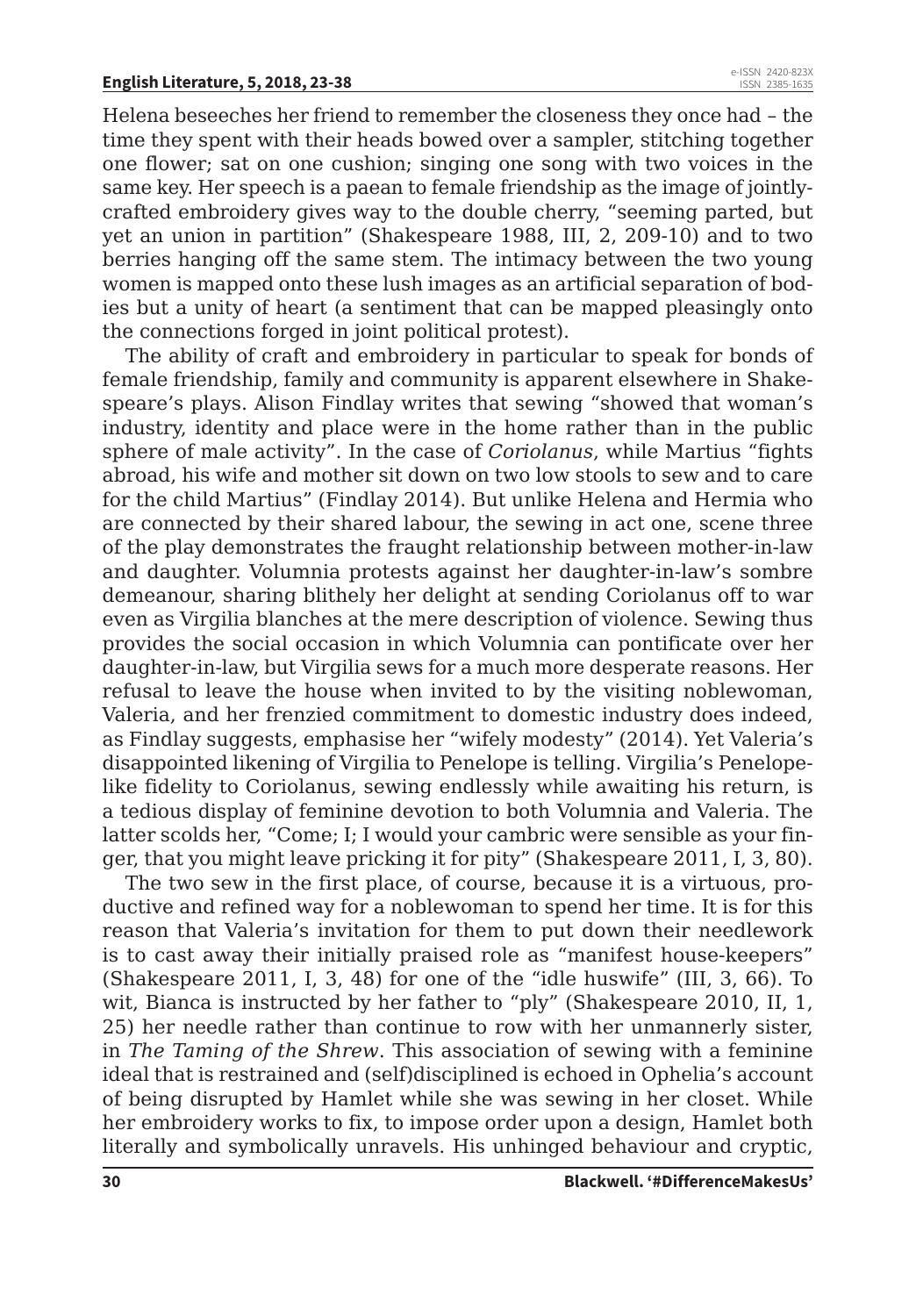non-verbal utterances are accompanied by unlaced clothing, drooping and fouled stockings.

Queen Catharine meanwhile mobilises this association when she is visited by the Cardinals who seek her compliance in divorcing King Henry. Catharine, who is suspicious of their motives and will not assist them in their task, noting that "all hoods make not monks" (Shakespeare 2000, III, 1, 23), presents herself deliberately as a model of feminine virtue. She welcomes the men into her chambers with the comment that they interrupt her playing the "part of a housewife" (Shakespeare 2000, III, 1, 24). As their conversation progresses, and the Cardinal's motives becoming increasingly and upsettingly clear to Catharine, she performs the role of the housewife once more. She exclaims, "I was set at work | among my maids, full little – god knows – looking | either for such men or such business" (Shakespeare 2000, III, 1, 73-5). Catharine presents herself as an unimpeachable royal mistress: the virtuous housewife sewing industriously with her women with no desire or expectation to be involved in matters of high state. Of course, such performances are of limited efficacy when Catharine has already outgrown her role as Henry's wife. Hers is a case of delaying the inevitable rather than preventing it. Craft's limitations as a tool of signification are more painfully exposed in both *Cymbeline* and *Othello*; plays where the meaning that the textiles once had is wrested away from its bearer. In the case of *Othello* and the infamous handkerchief "spotted with strawberries" (Shakespeare 2001, III, 3, 431), its fate to be misread as a symbol of adultery was set from its conception. Othello shares that his mother was given the handkerchief by an Egyptian "charmer" who could "almost read | The thoughts of people" (Shakespeare 2001, III, 4, 54-5) and who promised that owning the object would prevent her husband from straying, while losing it would ensure his infidelity. A doubly enchanted item, the handkerchief itself was made by a "sibyl" who "in her prophetic fury sew'd the work" from holy silk (Shakespeare 2001, III, 4, 67-9). Whether it worked for Othello's mother is never wholly clear but the charmer's prophecy certainly became true for Othello, even if – most tragically – not for Desdemona.

The skill of the crafter appears in an even more devastating way in *Titus Andronicus*. Lavinia's skill in sewing is taken away from her so that the potential of craft as a mode of female expression is unfulfilled and unexpressed. On discovering his niece and her mutilated body, Marcus makes a direful comparison to the mythological Athenian princess Philomela, who was raped by her sister's husband Tereus, who tore out her tongue in order to silence her. Marcus observes that Philomela lost "but" her tongue and "in a tedious sampler sew'd her mind" (Shakespeare 1995b, II, 4, 38-9) in order to reveal her abuser. Lavinia's attackers, Chiron and Demetrius, were a "craftier Tereus" (Shakespeare 1995b, II, 4, 41), however, removing that option from her by cutting off "those pretty fingers [...] | That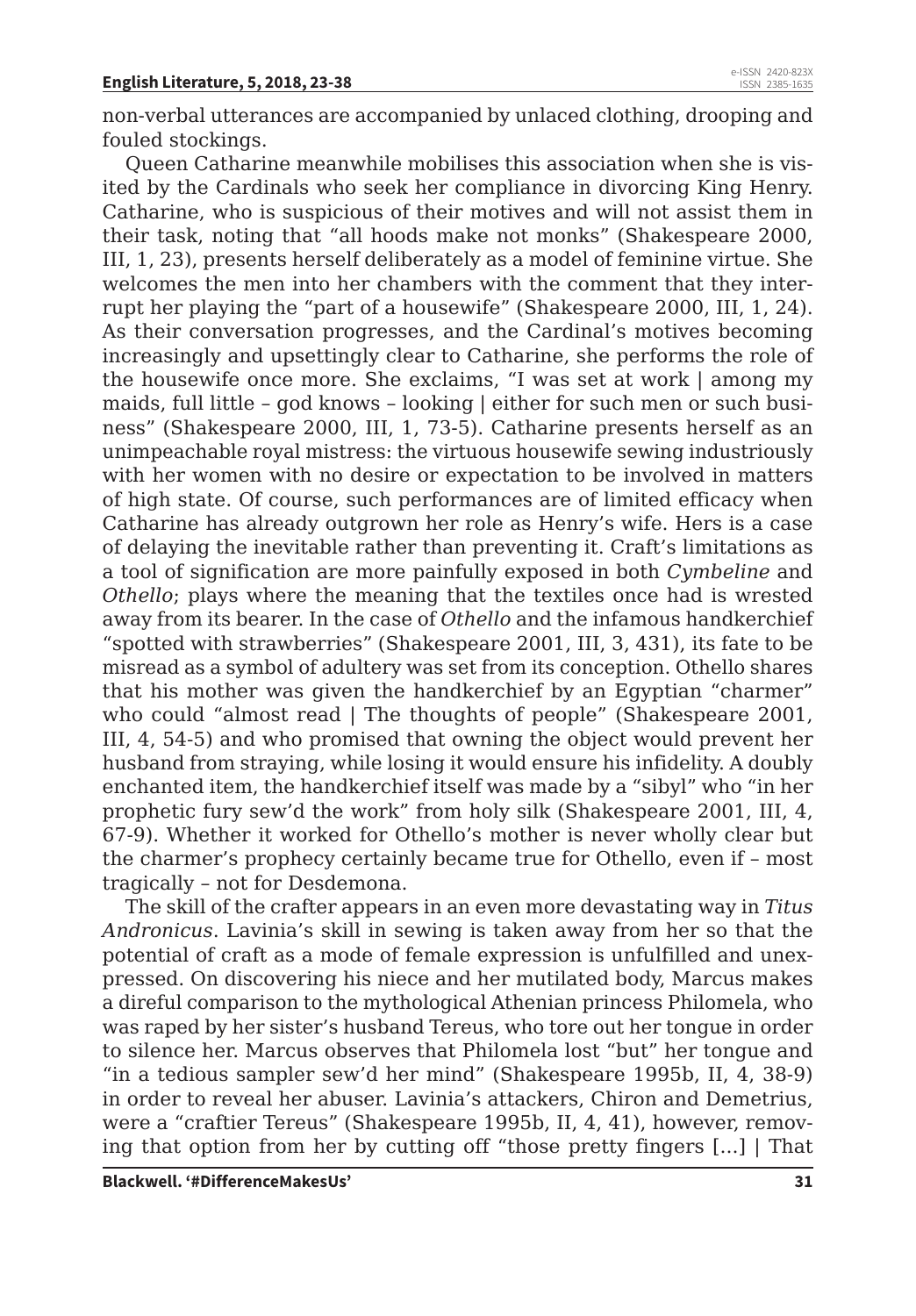could have better sew'd than Philomel" (Shakespeare 1995b, II, 4, 42-3). Lavinia thus resorts to a much cruder means to reveal the perpetrators of this "heinous, bloody deed" (Shakespeare 1995b, IV, 1, 80).

Susan Frye writes that the dramatic importance of textiles and female craft "impersonate" their centrality to early modern women. The plays "enact" the significance that textiles again as "objects whose production offered to make the lives of women meaningful safe". And yet, because they locate women's worth in household materials and labour, the plays also chart the vulnerability of both textiles and women to "erotic and misogynistic interpretation" (Frye 2010, 190).

## **4 The Precarity of Craft**

The potentially expressive value of female craft, be it literal act of making or more figurative uses, is indeed effaced throughout Shakespeare's plays by variously, its removal, acts of male misreading and the generally secondary quality of the female characters. The makers of Shakescraft on Etsy experience a different kind of vulnerability, but one that also demands attention because, like Lavinia's frustrated efforts, female creativity and expression mean nothing in a world that places little literal or symbolic value on women's autonomy. If she could have sewn, Lavinia may well have created a more skilled rendering of her assault than her mythical counterpart. But to complain about the loss of Lavinia's skill at such a time seems only to echo the obscenity of the original crime. In the particular case of Etsy, however, two contextual issues are of importance: the first, is the overwhelmingly female make-up of its crafters, reckoned at 88% in 2014 ("The Art and Craft of Business" 2014), and the second is contemporary employment practices. Under neoliberalism, each subject is "held responsible and account-able for his or her own actions and well-being" and "individual success or failure is interpreted in terms of entrepreneurial virtues or personal failings [...] rather than being attributed to any systemic property" (Harvey 2007, 64-5). This self-governance maps onto the demands of neoliberal capitalism and a contracting job market place where individuals are increasingly required to freelance, to work short-term or zero-hour contracts; where the ability to monetize different aspects of your professional ability is essential.

Neoliberal capitalism, of course, profits from the reduced cost of workers' benefits and pensions and sells such 'gig' employment as a preferable alternative: you can work from home if you like! You can choose your own hours! You can pursue that artistic side-line you always dreamt of! This narrative is potent for those seeking a type of employment outside of an office-based, 9-to-5 norm. And such a feeling must only be compounded by having the kind of caring responsibilities or conditions that make tra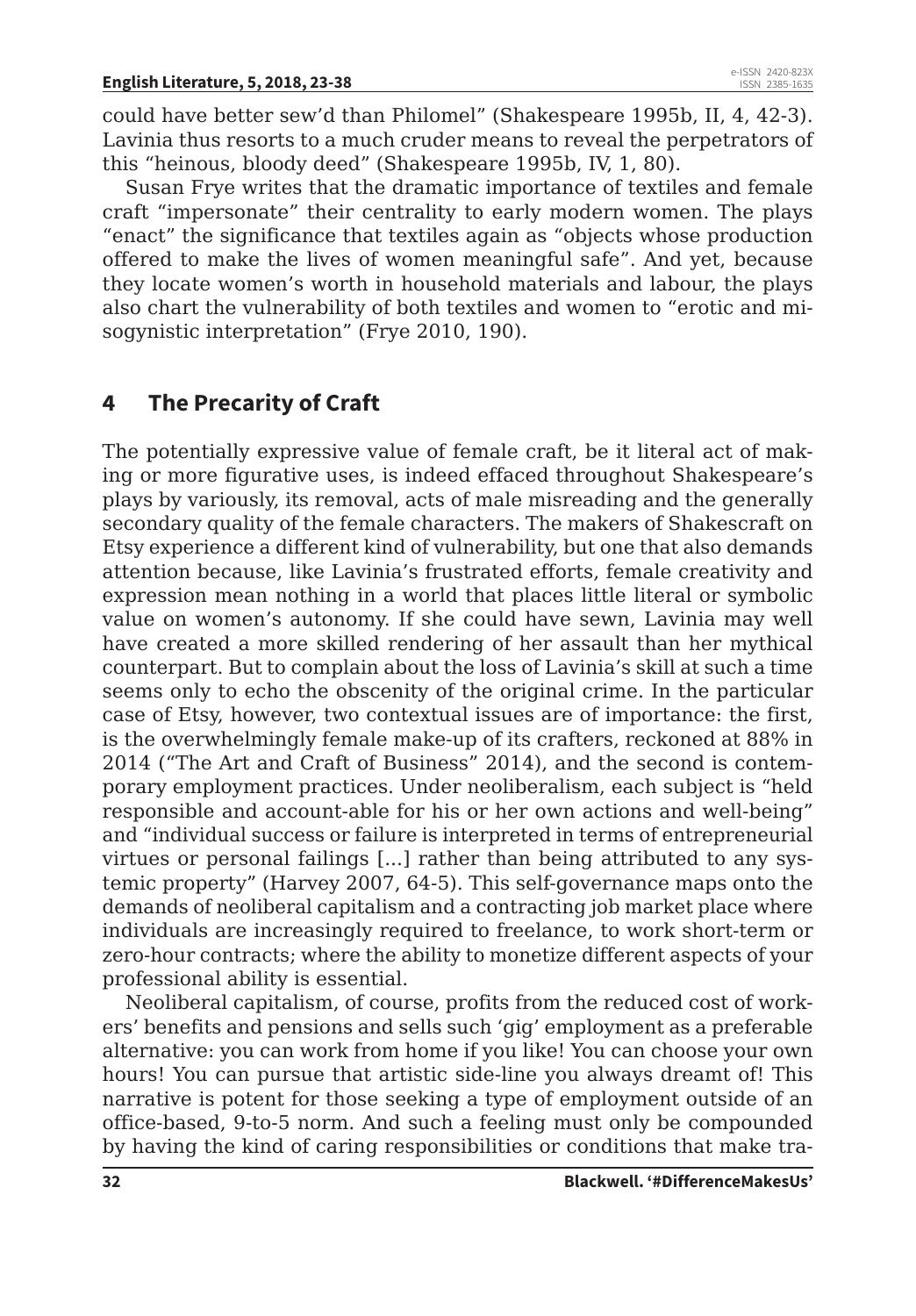ditional full-time work practices impossible and that make precariousness seem like a valid way of regaining control. This is dangerous; precarity does not protect you or make you more dynamic. It exposes you and, of course, those who most need adaptability in work can least afford the costs should it fail, or change (least we should forget, burdens of care fall overwhelmingly on women). The allure of self-employment within a neoliberal economy is particularly treacherous in creative labour, because of what Angela McRobbie calls "the normative expectation of the pain" of precarity. The possibility of self-expressiveness and a "passionate attachment to something called 'my own work'" becomes a "compelling status justification (and also a disciplinary mechanism)" for tolerating uncertainty and for staying – unprofitably – within the creative sector (McRobbie 2004, 132).

This means, according to Sarah Mosle, that what e-commerce sites like Etsy are peddling are not only handicrafts but "the feminist promise that you can have a family and create hip arts and crafts from home during flexible, reasonable hours while still having a respectable, fulfilling, and remunerative career" (Mosle 2009). This promise, she argues, is an untenable fantasy and one that dooms many makers to below minimum-wage employment and unhealthy, all-hour work practices. And this is the precarity that lies behind so many of the 'though she but little' Shakescraft items on Etsy. As it is for Shakespeare's good housewives, the economically emancipatory or expressive value of female craft is effaced by its vulnerability to exploitation. Of course, this does not negate the feminist potential of such goods but it does complicate it, as does the fact that contemporary craft is, Susan Luckman argues, marked by its whiteness. Luckman writes that the "gatekeeping requirements" of makers fairs and design craft markets are echoed online and indeed, elevate a "particular kind of northern European high design sensibility" (2015, 7).

Returning to the meeting place between craft and the post-Trump political landscape yields a prime example of not only this but the perceived difficulty of feminist protest led by white women (to which the 2017 International Women's march and later #MeToo movements both belong).**<sup>7</sup>** As Nicole Dawkins observes, craft offers us a "revealing standpoint" (2011, 275) from which to explore "the ever-changing plurality of positions and issues that constitute feminisms today" (Braithwaite 2002, 342). A phrase that found particular resonance during this period and in protest against

**7** The #MeToo movement spread virally in October of 2017, popularised by white stars like Alyssa Milano and Ashley Judd. It sought to raise awareness for the sexual harassment and assault of women and challenge its normalisation and gained particular traction in the wake of the allegations made against Hollywood producer, Harvey Weinstein. The phrase had been used online as early as 2006, however, created by African American social activist Tarana Burke in response to a thirteen-year-old girl's confession of sexual assault. While Burke has received some acknowledgement for role, including being named as one of *Time* magazine's 'silence breakers', her part has largely been erased in favour of a narrative of celebrity-led activism.

**Blackwell. '#DifferenceMakesUs' 33**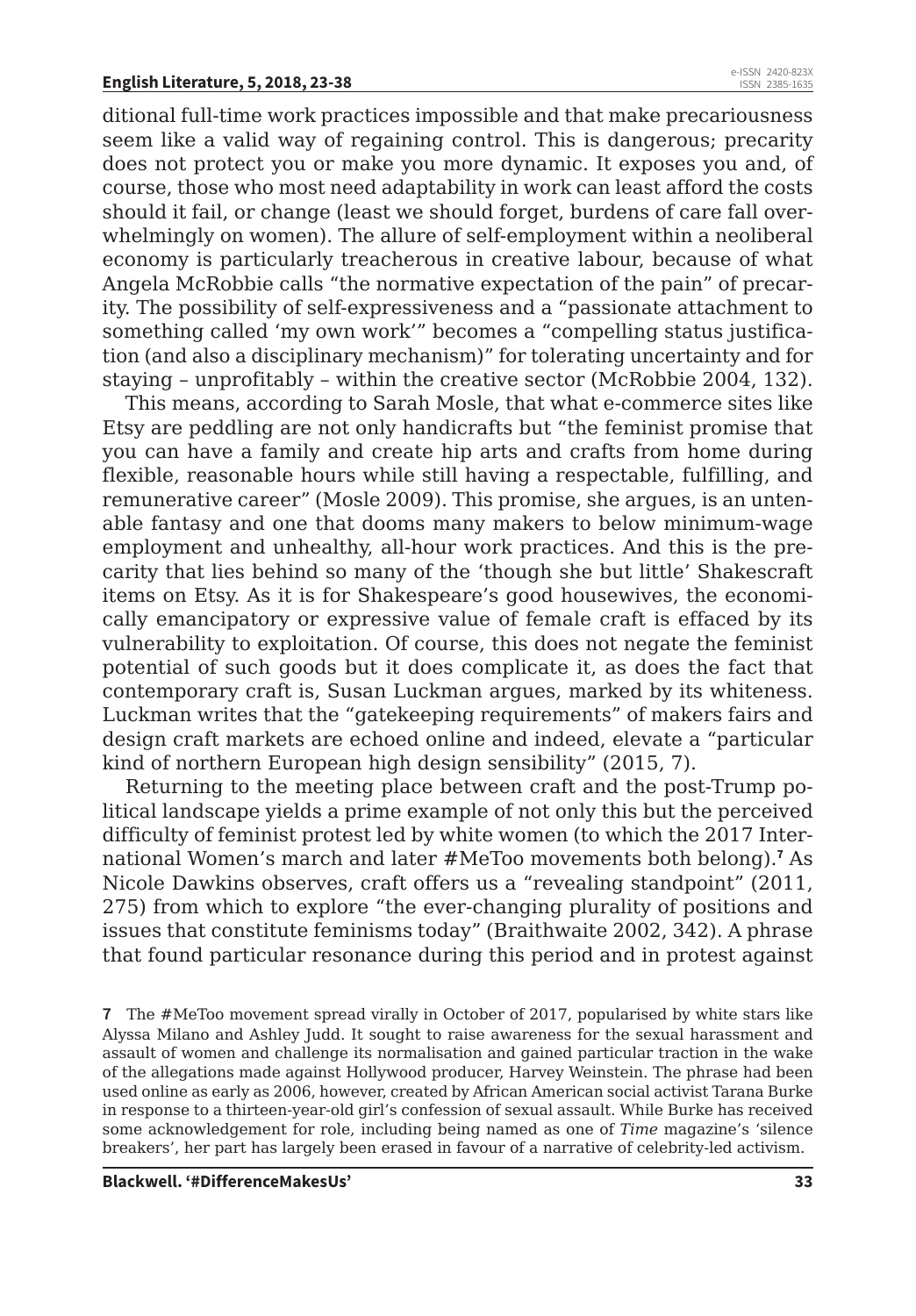the sexism demonstrated by the Trump administration and the President himself was uttered by Senate Majority leader Mitch McConnell in response to the actions of the senior senator from Massachusetts, Elizabeth Warren. Warren had attempted to read a letter written by the civil rights activist, Coretta Scott King, during a debate in the Upper House on the appointment of the Republican senator Jeff Sessions as attorney general. King had written the letter in 1986 in opposition to Sessions' then failed judicial nomination, expressing her view that Sessions would act as federal prosecutor to "chill the free exercise of the vote by black citizens" (Our Foreign Staff 2017). Three decades later, Warren felt that King's warning needed to be heard again. This was regarded as a direct violation of the senate's rules against 'impugning the motives' of a senator and, when she continued after a caution from the House, Warren was barred from speaking for the remainder of the debate. McConnell rebuked Warren saying, "She was warned. She was given an explanation. Nevertheless, she persisted" (Our Foreign Staff 2017). It was the latter part of McConnell's statement that found cachet as a rallying call for female tenacity in the face of masculine conservativism, and this too inevitably found its way onto t-shirts, magnets, mugs and the like, so that just over a year later, there were 3,196 results on Etsy for 'nevertheless she persisted'. King's central part in this story (she is the reason for Warren's persistence, after all) is strikingly absent, however. At the time of searching, Etsy only produced 64 results for 'King' and even fewer results drew any connection between Warren and King (whether in their actual content or the metadata used to advertise their goods). One notable exception to this was a listing from the shop RobotsLoveDinosaurs that sold 'She persisted' on a button in a three pack along with 'Let Liz speak' and 'Hear Coretta's words'.

The issue with this is not with Warren herself or indeed her admirable persistence but the fact that it is a description of Warren, a white woman, by McConnell that becomes a popular shorthand for feminist resistance to Republican politics. Gabrielle Moss shares that reclaiming such phrases no longer inspired her to fight, though, but drowned her "in toxicity" (2017). She questions instead, where are the words from those most marginalized by the "racists, sexists, xenophobes, [and] homophobes" who seek to further reduce their rights:

I wished that I could buy a shirt with Alice Walker's quote "The most common way people give up their power is by thinking they don't have any" which was as sharp as the "Pussy Grabs Back" shirts. I wished it was as easy and simple to find out what the people who are putting their well-being – and in many cases, their lives – on the line to fight against the Trump administration were saying as it was to find out what new, terrible, degrading thing a man had said to a woman who didn't deserve it. (Moss 2017)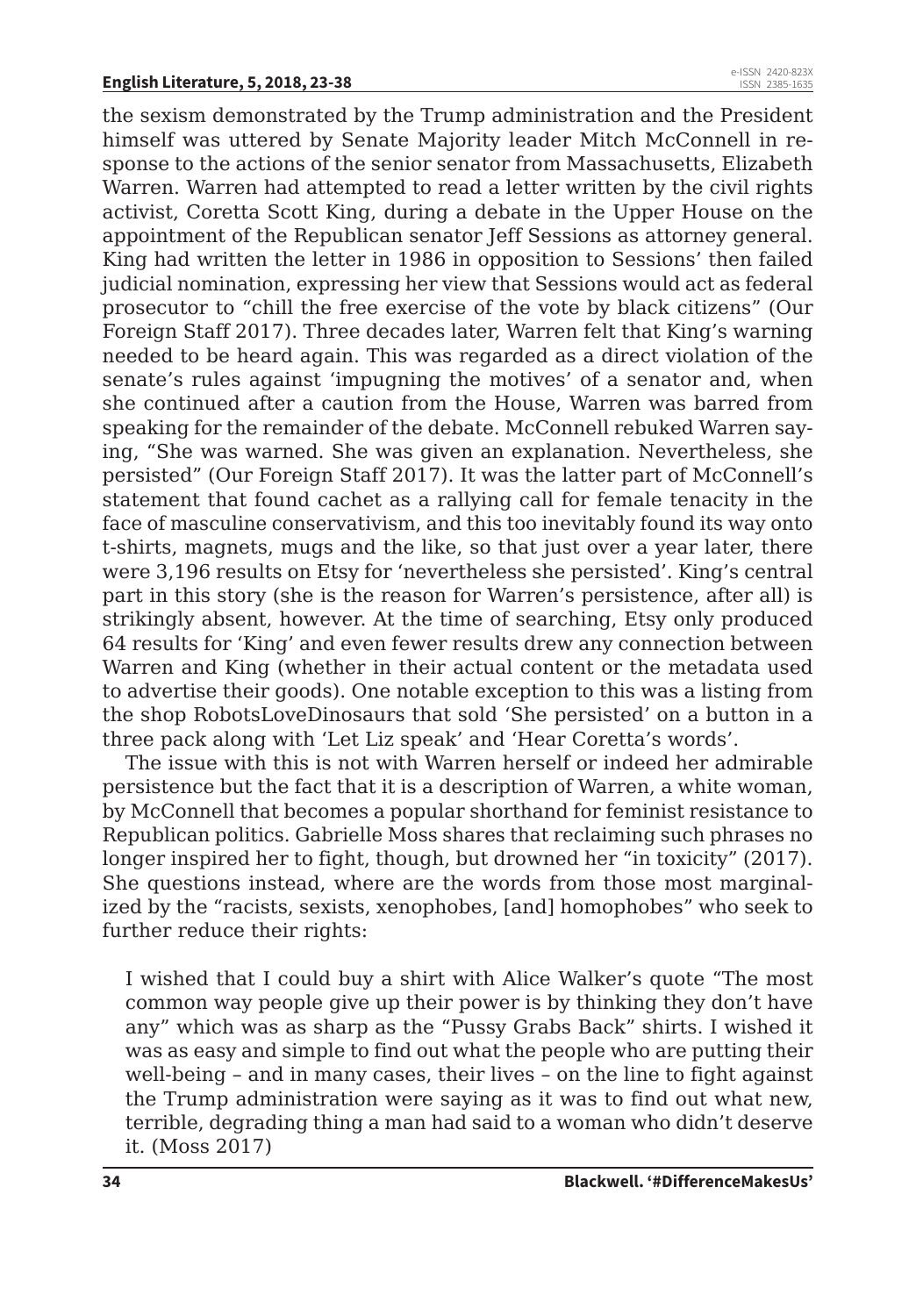Moss's imagined Walker t-shirt *does* exist online – and even on Etsy – along with a number of other Walker-based items. But tellingly, these listings were in the hundreds rather than thousands. Browsing for Walker as opposed to Shakespeare or Warren was, moreover, the only time I encountered adverts that featured black models. The hands which are often featured in listings, photographed cradling jewellery or other such handcrafted items, are overwhelmingly white. Such a degree of racial erasure and lack of representation remains uncommented on, however, because craft is "perhaps protected discursively" on account of its links with wider practices with an "ethical or at least progressive sensibility" (Luckman 2015, 7) such as buying organic or up-cycling. Etsy's slogan may be '#DifferenceMakesUs' but the salient difference is, importantly, not one of diversity in class or of race among its makers but of variance from a commercial norm: handmade versus machine-made; individually sourced and designed versus sweat-shop produced. Even this distinction should be taken with a pinch of salt. This is not to undermine the potential ethical benefit of shopping through small businesses as opposed to transnational corporations, but we need a recognition that, as Luckman argues, the consumption of craft goods is "part of a set of ethical and self-aware middle-class purchasing behaviours". These are "*niche* lifestyles" [emphasis added], open only to those who can afford them (Luckman 2015, 25). And this is one of the new digital landscapes that Shakespeare has colonised. Shakespeare's presence and popularity on websites such as Etsy appears as an extension of the capital he possesses in 'IRL' or, in real life. His commodification in the form of Shakescraft reifies the assumption, whether correct or not, that the enjoyment of Shakespeare is the exclusive preserve of the white, educated middle and upper-middle classes.

#### **Bibliography**

- "About Etsy" n.d. = "About Etsy". URL https://www.etsy.com/about (2019-03-06).
- Braithwaite, Ann (2002). "The Personal, the Political, Third-Wave and Postfeminisms". *Feminist Theory*, 3(3), 335-44. DOI https://doi. org/10.1177/146470002762492033.
- Cartner-Morley, Jess (2016). "Maria Grazia Chiuri's Dior Debut Spells Out Her Feminist Message". *Guardian*. URL https://www.theguardian.com/ fashion/2016/sep/30/maria-grazia-chiuri-christian-dior-debutfeminist-message-paris-fashion-week (2019-03-06).
- Dawkins, Nicole (2011). "Do-It-Yourself: The Precarious Work and Postfeminist Politics of Handmaking (in) Detroit". *Utopian Studies*, 22(2), 261-84. DOI https://doi.org/10.5325/utopianstudies.22.2.0261.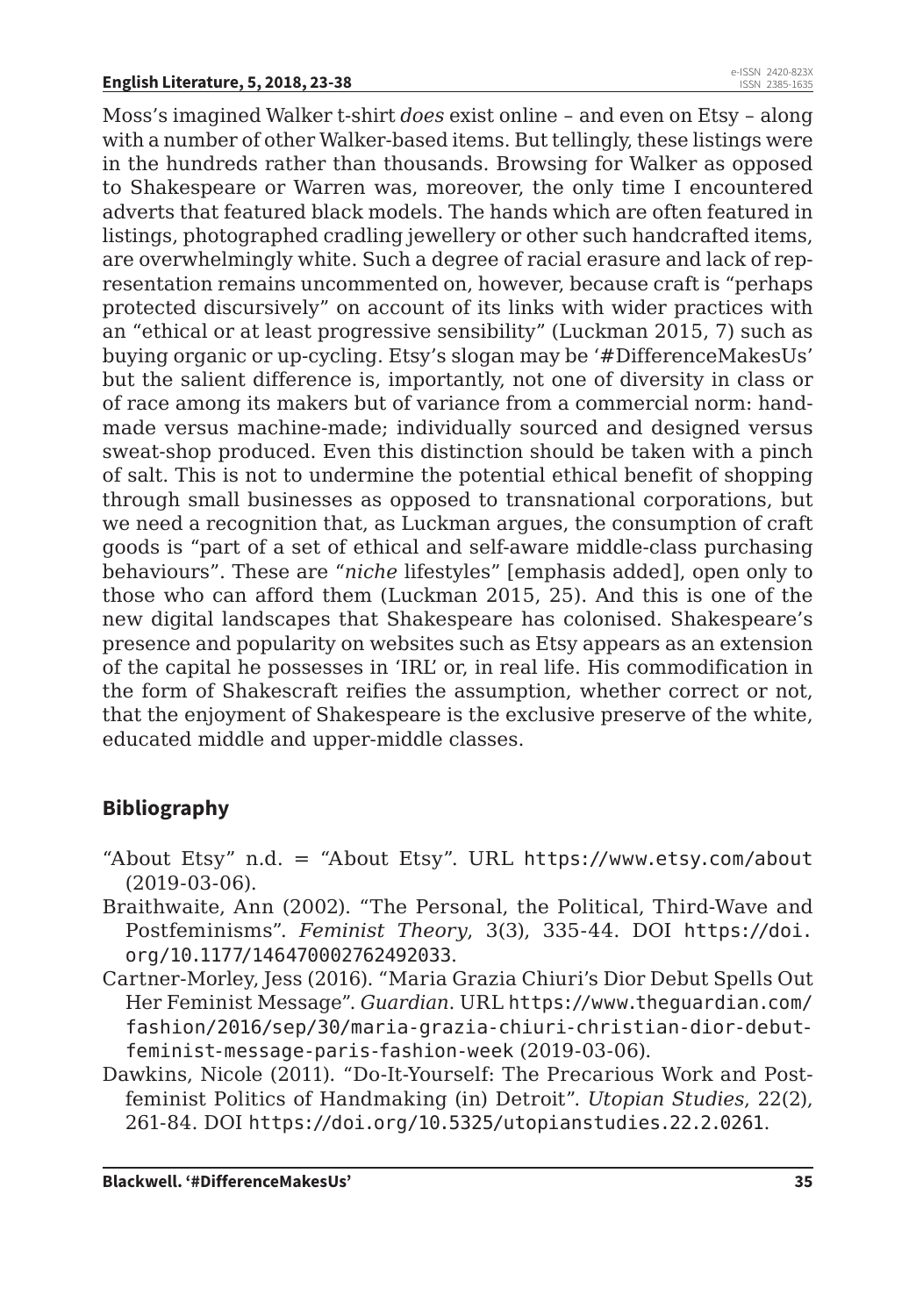- Findlay, Alison (2014). *Women in Shakespeare: A Dictionary*. London: Arden. URL https://www.bloomsbury.com/uk/women-in-shakespeare-9781472557513/ (2019-03-06).
- Frye, Susan (2010). *Pens and Needles: Women's Textualities in Early Modern England*. Philadelphia: University of Pennsylvania Press. DOI https://doi.org/10.9783/9780812206982.
- Harvey, David (2007). *A Brief History of Neoliberalism*. Oxford: Oxford University Press.
- Holderness, Graham; Loughrey, Bryan (2016). "Ales, Beers, Shakespeares". Shellard, Dominic; Keenan, Siobhan (eds), *Shakespeare's Cultural Capital: His Economic Impact from the Sixteenth to the Twenty-first Century*. London: Palgrave, 99-125. DOI https://doi.org/10.1007/978-1- 137-58316-1\_6.
- Iyengar, Sujata (2014). "Upcycling Shakespeare: Crafting Cultural Capital". Fischlin, Daniel (ed.), *OuterSpeares: Shakespeare, Intermedia and the Limits of Adaptation*. Toronto: University of Toronto Press, 347-71. DOI https://doi.org/10.3138/9781442669369-013.
- Luckman, Susan (2015). *Craft and the Creative Economy*. Basingstoke: Palgrave Macmillan. DOI https://doi.org/10.1057/9781137399687.
- McRobbie, Angela (2004). "Making a Living in London's Small-scale Creative Sector". Power, Dominic; Scott, Allen J. (eds), *Cultural Industries and the Production of Culture*. Abingdon: Routledge, 130-44. DOI https://doi.org/10.4324/9780203392263\_chapter\_8.
- Mitchell, Victoria (ed.) (2000). *Selvedges: Writings and Artworks since 1980*. Norwich: Norwich Gallery.
- Mosle, Sara (2009). "Etsy.com Peddles a False Feminist Fantasy". *Double X*. URL http://www.doublex.com/section/work/etsycom-peddlesfalse-feminist-fantasy (2018-11-23).
- Morris, Lucy (2017). "Calling Bullshit on (Dior's) Feminist Slogan Tees'. *Grazia*. URL https://graziadaily.co.uk/fashion/news/dior-feministslogan-spring-summer-2018/ (2019-03-06).
- Moss, Gabrielle. 2017. "The Big Problem With Using 'Nevertheless, She Persisted' As A Feminist Rallying Cry" . *Bustle*. URL https://www. bustle.com/p/the-big-problem-with-using-nevertheless-she-persisted-as-a-feminist-rallying-cry-36631 (2019-03-06).
- Muscoffo (2015). "Etsy". *Urban Dictionary*. URL https://www.urbandictionary.com/define.php?term=Etsy (2019-03-06).
- Nochlin, Linda (2018). *Women, Art and Power and Other Essays*. Abingdon: Routledge. DOI https://doi.org/10.4324/9780429502996.
- Our Foreign Staff (2017). "Elizabeth Warren Silenced for Reading Coretta Scott King Letter in Senate Debate on Jeff Sessions". *The Telegraph*. URL https://www.telegraph.co.uk/news/2017/02/08/warren-violatesarcane-rule-coretta-scott-king-quote-sparking/ (2019-03-06).